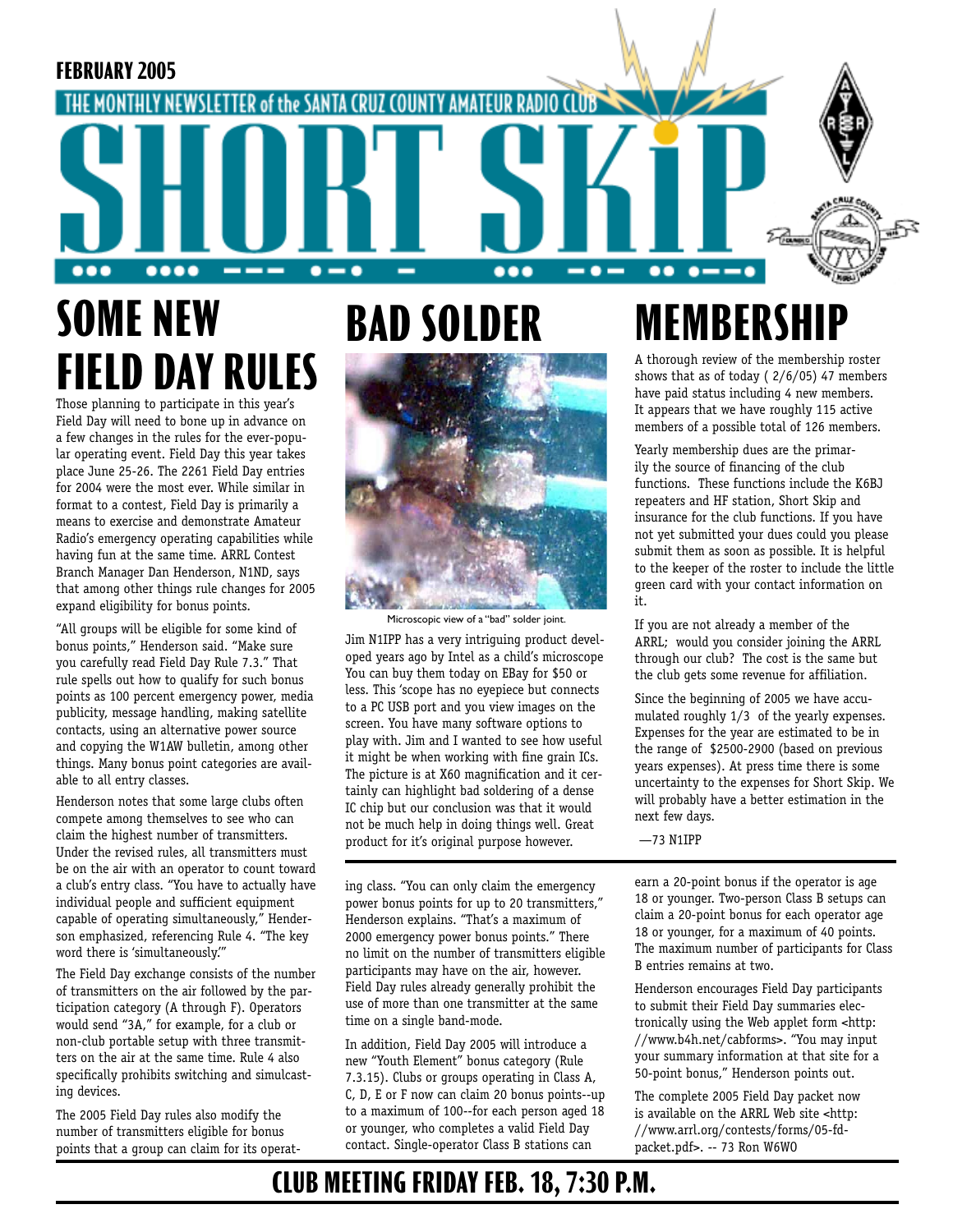#### **2 FEBRUARY 2005 3**



Published 12 times per year. Free to members. *Santa Cruz County Amateur Radio Club, Inc.* Post Office Box 238 Santa Cruz, CA 95061-0238

> Editor and Publisher Ron Baldwin, K6EXT (831) 419-1025 K6EXT@fireclay.com Columnist: Art Lee, WF6P Writer: Ron Skelton, W6WO

# **Home Brew at Radiofest**

I am very pleased to inform you that the organizers of Radiofest have agreed to provide a table for individuals who wish to show their examples of the Home Brew art.

This is a very useful way to get some attention to the fact that Home Brew from scratch is alive and well. We expect some students from CSUMB to attend so this is an ideal opportunity to show them this side of Ham Radio.

Items of any age and complexity will be welcome so don't be bashful, bring as many items as you like to show and brag as much as you like HI HI

Now is a good time to enter February 26th in your diary and to check on details on the Radiofest web site.

PS No items on display should be for sale

—Ron W6WO

## **Welcome New Members**

Brian N. Jones KG6WZT Scott Pugmire KG6YDF Kendra Pugmire KG6YDG Olive Wendt future ham

**W** hat a pleasure it was to see both young and old having a great time at our CAKE session. It took four tables to seat us all and we welcomed Austin AB6VU for the first time. As usual your scribe had a hard time keeping up with all the overlapping threads.

Art WF6P wanted to know if higher was always better for an antenna and the answer (as for most antenna questions) was-it all depends. It is unsound to make general statements however more height often leads to lower angle radiation and less ground loss.

Bob K6XX showed some of his efforts from using computer-aided schematic drawing and PCB fabrication. Steep learning curve without a doubt but how else could you get such impressive results?

Latest copies of the Mouser catalog were handed out and we were interested to learn that the origin of the well-known parts supplier DigiKey was their Ham Radio Digital Keyer from the '60s.

One of the curious items on show was an airwound inductance with a single turn rotatable link inside. Evidently this could act for fine tuning of reactance and perhaps also Q . Another curious item was Jim N1IPP's quack medical device purported to cure cancer by generating ozone. Some said it was to promote growth of facial hair. Roy KF6KVD showed a nice tiepin in the shape of a microphone. Cody brought a copy of Termans Radio Engineer Handbook circa 1943 and what an amazing publication that remains to this day. Ron K6EXT brought along a book with the unlikely name of Vacuum Tube Valley published as recent;ly as 1997 for the Audio Hi-Fi enthusiasts. Ron also brought a copy of the ARRL book QRP Classics-worthy of any Hams bookshelf.

Eric discussed the challenges of temperature management in solid state amplifiers. One novel idea proposed was to incorporate a tropical acquarium in the design. Eric mentioned the care taken in the K2 noise blanker to accurately time the blanking interval with the arrival of a noise spike. We broached the complex topic of AGC in receivers.

The unusual HF conditions today might be related to the impacts of sunspot activity that are predicted for the next few days. It was neat to look at the sun's disc on the SpaceWeather.com site via the local Wi-Fi connection.

Ron W6WO reminded the group to support Radiofest on Feb 26th. We will have a table set up to show examples of Home Brew projects so please bring one or more items finished



or not. Stay tuned for the next CAKE session and take part in the Elmers Net following the club net on Monday nights.

Summary of Report of Discussions with staff of Cal State University Monterey Bay (CSUMB) on January 20, 2005

Those present: Arlene Krebs, Director of the Wireless Education &Technology Center; Gil Gonzales ,Chief Technology Officer; John Ittelson, K6JCI ,Professor and head of the CSUMB Idea Lab; Ron Skelton W6WO and Pat Bartelow AA6EG, self styled emissaries. We explained that neither of us could act on behalf of our respective clubs and that actions requiring Board approval would be referred

Purpose of the meeting was to to expand and refine prior discussions about collaboration between CSUMB and the Ham community, to explore possibilities and develop a plan of action.

The meeting was an unqualified success. Seldom have I attended a meeting where so much was accomplished in the space of little more than one hour. No time or effort was required to promote Ham Radio. Gil stated at the outset his belief that there is a natural alliance between universities, municipalities and the Ham community. Naturally we agreed and were delighted

Gil would like an early meeting with Board members of MBARA to solidify the relationship thereby enabling him to propose several measures that will especially benefit N6IJ. Examples discussed were to extend conduit and fiber to N6IJ, and to position N6IJ as a remote lab they refer to as a "service point". He is very keen to develop what could be described as a Memo of Understanding.

Arlene and Gil requested that we take part in their Wireless Community & Mobile User Conference scheduled June 1-3 , 2005

a) We would deliver a presentation/ demonstration on the amateur High Speed Multimedia Initiative.

c) We discussed a workshop to be held in conjunction with the conference and possibly a BBQ at N6IJ hosted by CSUMB. These possibilities needed further discussion

Gil outlined his intent to establish a Ham club on campus and a repeater site that would share space on an 80 ft tower to be used by KCET for public digital TV. He wanted our recommendations for equipment operating at whatever bands we care to suggest.

We discussed CSUMB taking part in the forthcoming Radiofest event. We confirmed a slot on the agenda for a presentation on their vision for a tricounty canopy network..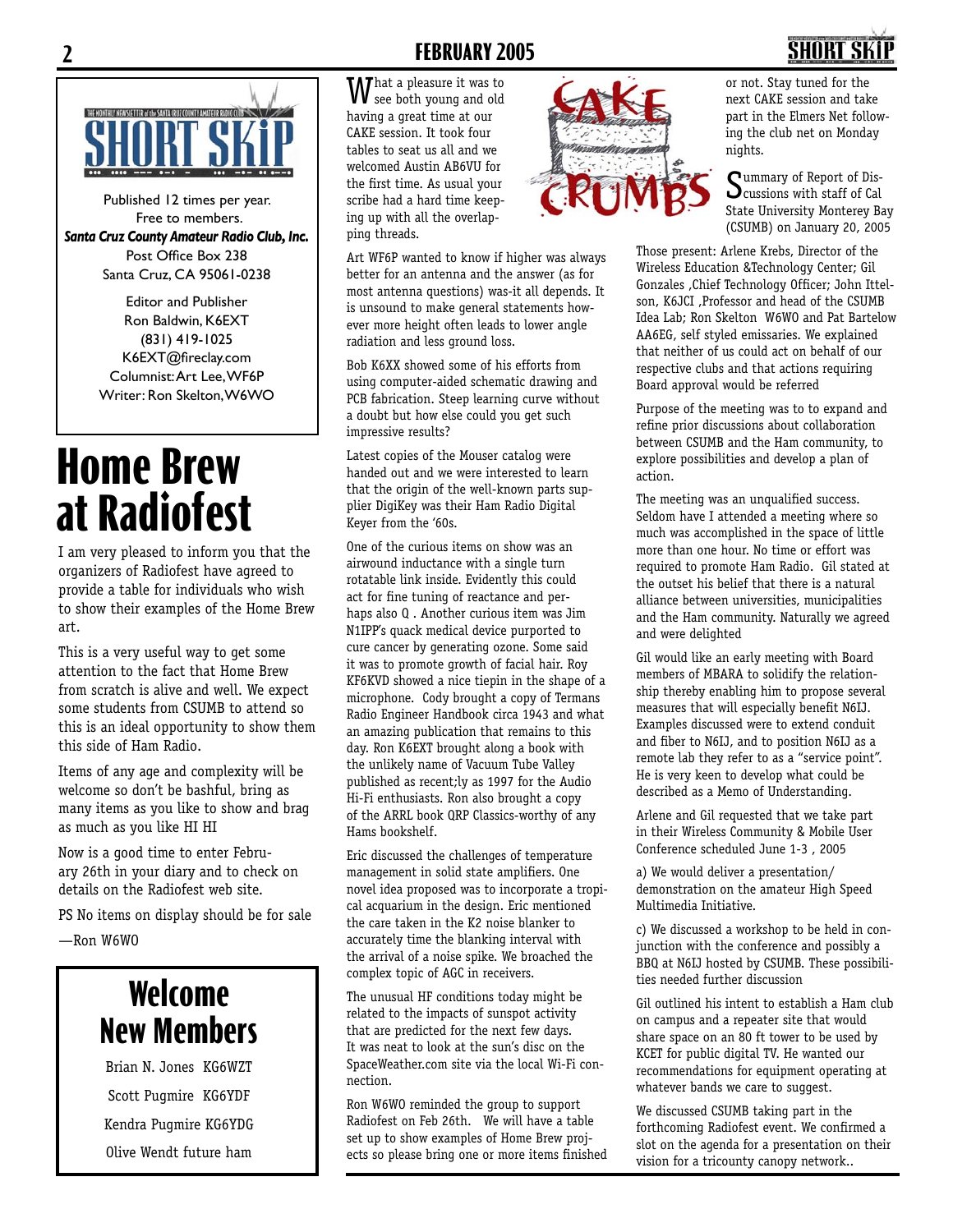## **2 FEBRUARY 2005 3**

#### Cake Crumbs continued

A priority item on the CSUMB agenda is a high bandwidth link between researchers at Elkhorn Slough and the campus. From Pat's previous study of the path a microwave link does appear to be practical and Tom Minnis (WB6HYD) and Sam Wood (WB6BUP) have already offered equipment for such a link. CSUMB requested a project description to present to their researchers and the Park Service. Within two weeks of receiving the information they anticipate a meeting with those involved. This link will be an example of our close working relationship and would be featured in our presentation during the June conference.

John has offered to establish an email list server for HSMM messages so as to expand membership in the region and replace the cumbersome 802.xx special interest list we have now.

Additional threads of conversation occurred illustrating wide-ranging possibilities that will benefit us. For example CSUMB would incorporate aspects of Ham Radio into the "Service Learning " obligation associated with some of their courses and projects. Emergency Preparedness is but one example. CSUMB had previously been offered a 70 ft monopole but as CSUMB no longer need this, it possibly could become available to us.

Contact me with any questions/suggestions Ron Skelton W6WO

## **PTT - Emerging Technology**

The following comment in an IEE journal caught my eye. "Push to Talk (PTT) is a different way to engage in communications" Pascal Coutier, Senior Partner and Chief Technology Officer, Logan Orviss. The article goes on to state. "The idea is simple, but the technology is expected to create a market worth over \$5Bn by 2010, according to market research firm IMS".

Curiouser and curiouser me thinks so I read on. "PTT is being married with instant messaging as a single button function on a handset. It is a half-duplex, always-on, Voice Over IP technology operating over wireless networks. Connections are almost instantaneous and groups of users can listen to voice calls whilst simultaneously texting each other. PTT is part of a broader set of services called "presencebased' messaging services".

What has this to do with ham Radio? Well in my view it is a creative example of Multi-media communications where a common network can support applications with simultaneous voice, data, text and images. This is in essence what the ARRL High Speed Multi Media (HSMM) is all about.

—Ron W6WO



Forty meters has been spotty of late. The other evening while in Sacramento, I left the rig on in the shack as I did some computer work. A net controller in Erie, Pennsylvania, came in at about a 5-9 at 2100 (local). A station in Louisiana checked in, also loud and clear. I picked up the mic and did the same. It was a surprise to the Erie station to connect with me. Don Moore, W6IBN, worked the East coast a week earlier. Strange propagation.

Our son Bruce just bought a house in Roseville, near Sacramento. The seller is a widow, moving into an assisted living community. Her husband is a SK. Bruce agreed to take the tower down in the backyard. In one room there is a complete ham station with lots of ham gear. The widow said she couldn't take it with her and was happy if the gear found a new home. I'll take a look, it could be interesting. There were several straight keys laying around. Evidently the ham husband had a lot of home-brew equipment. I wonder if he had an amp? Bruce said a lot of the radio gear looked very old.

I attended the monthly CAKE meeting yesterday (2/4/05). It meets the first Saturday of the month. There were 16 of us usual suspects there, and we had to keep dragging extra tables up to accommodate us all. Conversations overlapped as we all swapped tech or operating information. There were several "show-and-tell" items to play with. Ron, W6WO, brought some QRP boards and a large coil with taps. Frankie Carroll, K6BDK, and I peeked inside the coil to view a tunable metal loop. The coil was bigger than my handheld Kenwood TH-28A. The QRP material was impressive as entire radios were reduced to 4 square inches. One chip Ron showed us was smaller than the surface area of a pencil eraser. Soon-to-be-ham Cody Adams brought a copy of Frederick Terman's engineering text. It was a collector's item, in beautiful condition. It was dated 2/23/44 and stamped as the property of the Naval Post Graduate School, then located at Annapolis, Maryland. We all had a nice time thumbing through the pages. Cap, KE6AFE, and I had a nice eyeball QSO. He attended a very interesting meeting of the San Lorenzo Valley Club. The speaker for the evening was the head of the Electronics Department at UCSC.

Worked KL1OS on 40 meters. The operator, Issac, was aboard a large wooden ketch, headed to the Panama Canal. He and his whole family, including his mom and dad, were the crew and live aboards. He said they used ham radio as their only source of communications and entertainment.

Last month I had fun crewing for Rich Hanset, KI6EH, aboard *Seaweed*, his Navigator 50 powerboat. We motored from Discovery Bay to Bethel Island and back. Rich, met with some high winds on an earlier trip, was forced aground. In the towing attempt, he injured his hand and had to undergo some painful surgery. There was some damage to the props so we took the boat to the yards for repairs. Rich let me run the boat through the sloughs. He knows those waters very well and guided me through all the hazards. I learned to keep a sharp eye on the depth sounder. *Seaweed* draws five feet of water and at times I read 5.8 feet on the sounder.



Rich KI6EH aboard the Seaweed

## **Centenarian QSO**

At age 100, ARRL member Emma Berg, W0JUV/AAR7AX, of Lawrence, Kansas, remains active daily in the Military Affiliate Radio System (MARS). Berg achieved centenarian status on Sunday, January 16. The occasion elicited greetings this week from ARRL President Jim Haynie, W5JBP, who extended best wishes to Emma Berg and congratulated her on more than four decades as a member of both Army MARS and the ARRL.

On the Friday, January 14, MARS net session she always checks into--the last before the weekend of her birthday--fellow operators likewise extended birthday wishes.

The philosophy she expresses may sum up her view of retirement, if not of human existence in general.

"Bread may be the staff of life," she wrote, "but this is no reason anyone's life should be a continual loaf."

Emma Berg certainly has no plans for loafing. She recently renewed her Amateur Radio license for another 10 years.--contributed by Bill Sexton, N1IN